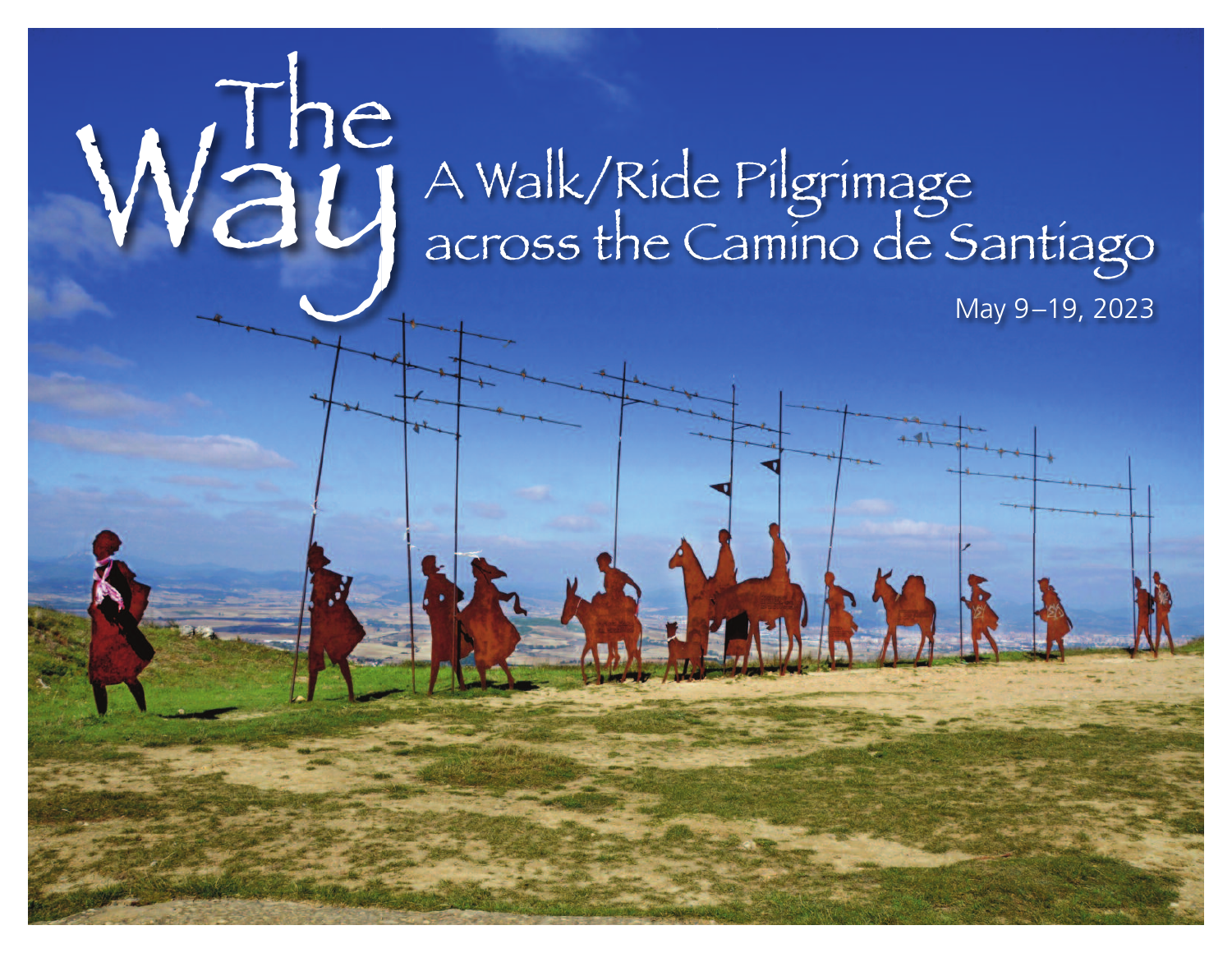### Illuminated Journeys invites you to the Camino de Santiago in Spain May 9–19, 2023

This adventure is especially designed for those who want to experience the historic Camino de Santi-<br>ago and learn about the spiritual practice of pil-<br>grimage but don't have the time or the physical training to want to experience the historic Camino de Santiago and learn about the spiritual practice of pilgrimage but don't have the time or the physical training to walk "TheWay" in its entirety.Exploring some of the most interesting places and most evocative landscapes along the Camino,we will walk and ride our way to the great cathedral city of Santiago.As we go,we'll discover the beauty of the Spanish countryside in the region of Navarra, the riches of Spanish food and wine in the region of Rioja, and the Celtic culture of Galicia

### *May 8, 2023: Fly to Bilbao (Monday)*

(Participants should arrive at the Bilbao International airport by 2 pm, May 9, 2023)

### *May 9:Arrival Day Bilbao – Olite (Tuesday)*

Arrive in Bilbao in time to leave the airport by 2 pm, gather our luggage, go through customs and meet our bus and driver.After we gather, we'll drive through the beauty of the Basque countryside on our way to Olite. A brief stop at the unique octagonal pilgrim church of Eunate will provide time to cross the pilgrimage threshold into "the way" that awaits us.Traveling on to our hotel in Olite,we'll enjoy a brief group gathering before dinner.

Stay: (Olite, Navarra)

D (indicates which meals are included in the pilgrimage)

### *May 10: Olite – Navarra (Wednesday)*

Today we'll make our first walk on the Camino beginning high atop theAlto de Perdón above Pamplona followed by lunch.Traveling back to our hotel in Olite, we'll enjoy a brief group gathering before dinner. Stay: (Olite)

 $B; L; D$ 

### *May 11: Navarra – Rioja (Thursday)*

We begin the morning at the Puente la Reina, the bridge where pilgrim routes converge and become "the way Frances."Today we walk from Mañeru followed by lunch and wine tasting at the Bodegas Irache, the home of the famed pilgrim wine fountain.After lunch we enjoy a short drive through the beautiful Rioja region to the Santo Domingo de la Calzada for an overnight stay. Stay: (Santo Domingo de la Calzada) B; L; D

### *May 12: San Millán – Burgos (Friday)*

Following a visit in Santo Domingo, we drive to Belorado to buy lunch supplies.We will then be dropped off at a starting point to walk a fabled section of the Camino between Belorado and San Juan de Ortega crossing the Montes de Oca with forest trails and chestnut trees, enjoying a picnic lunch along the way. Following our walk, we visit San Juan de Ortega ending our day in the city of Burgos.You'll be free to explore the lovely central plaza and enjoy Tapas or dinner on your own.

Way across the Camino de S

Stay: (Burgos)

### B

### *May 13: Burgos – Leon (Saturday)*

Today we meet a private guide for a tour of the Burgos Cathedral and the old city. On to Fromista to pick up lunch supplies for today's walk from Moratinos enjoying a picnic lunch along the way. Later, we make the short drive to Leon where we'll enjoy a unique monastery turned hotel.

Stay: (Leon)

 $B:D$ 

### *May 14: Leon –Villafranca del Bierzo (Sunday)*

This morning we will enjoy the chance to marvel at the Gothic beauty of the Leon Cathedral with its stained glass windows. We drive to Rabanal del Camino for lunch followed by a pilgrimage walk from Foncebadon to La Cruz de Ferro,an iconic cross-topped cairn of stone.After leaving our stones, we walk past the village of Manjarin before boarding our bus to cross the Pilgrims Bridge on our way to Ponferrada.

Stay: (Villafranca)  $B: D$ 

### *May 15:Villafranca del Bierzo – Lugo (Monday)*

Today's exploration takes us to the picturesque Celtic village of O Cebreiro with its thatched cottages.After a short drive toTriacastela, we'll begin our walk to Samos eating a picnic lunch along the way.Today's pilgrim walk concludes with time to relax in the picturesque village of Samos. A short drive takes us to our hotel inside the walled city of Lugo. Tonight you are free to explore the ancient central plaza and enjoyTapas or dinner on your own. Stay: (Lugo)

B

### *May 16: Lugo – Santiago de Compostela (Tuesday)*

This morning we will meet a private guide for a tour of the fascinating city of Lugo with time to explore the city walls,an 1800 year old Roman wonder designated as a UNESCO site. Today we walk a section of the Camino between Melide and Arzúa where our bus transfers us to Lavocolla with its "Mount of Joy." From there, with the spires of the great cathedral of Santiago as our guide, we will walk into the city. Stay: (Santiago)

B; D

across the Camino de Santiago

### *May 17: Santiago de Compostela – Rias Baixas – Galician Coast (Wednesday)*

Leave for a day along the Galician coast traveling down the Upper Rias Baixas coastline dotted by fishing villages and stunning vistas.We'll visit the Celtic hillfort of Baroña and the ancient dolmen of Axeitos. On to the Rias Baixas of O Salnes wine region to enjoy a boutique winery. We will have lunch in the winery after our tasting of their fine albariño wine then we'll visit Cambados village, the heart of Albariño wine country and stroll around the Plaza de Fefiñanes where we'll enjoy the quaint streets of this noble village. Return to Santiago for a free evening to enjoy the center of Santiago and tapas on your own. Stay: (Santiago)

 $B;L$ 

### *May 18: Santiago de Compostela (Thursday)*

Following a guided exploration of Santiago's city center, pilgrimage sites and the cathedral, you are free to wander this historic city on your own.We will meet for an evening gathering before dinner. Stay: (Santiago)

 $B: D$ 

### *May 19: Departure Day (Friday)*

Fly home from the Santiago airport. (Participants should schedule a departure flight leaving after 9 am, Friday, May 5, 2023)

### *Questions?*

Call Brad Berglund: 720.489.8073 Email: brad@illuminatedjourneys.com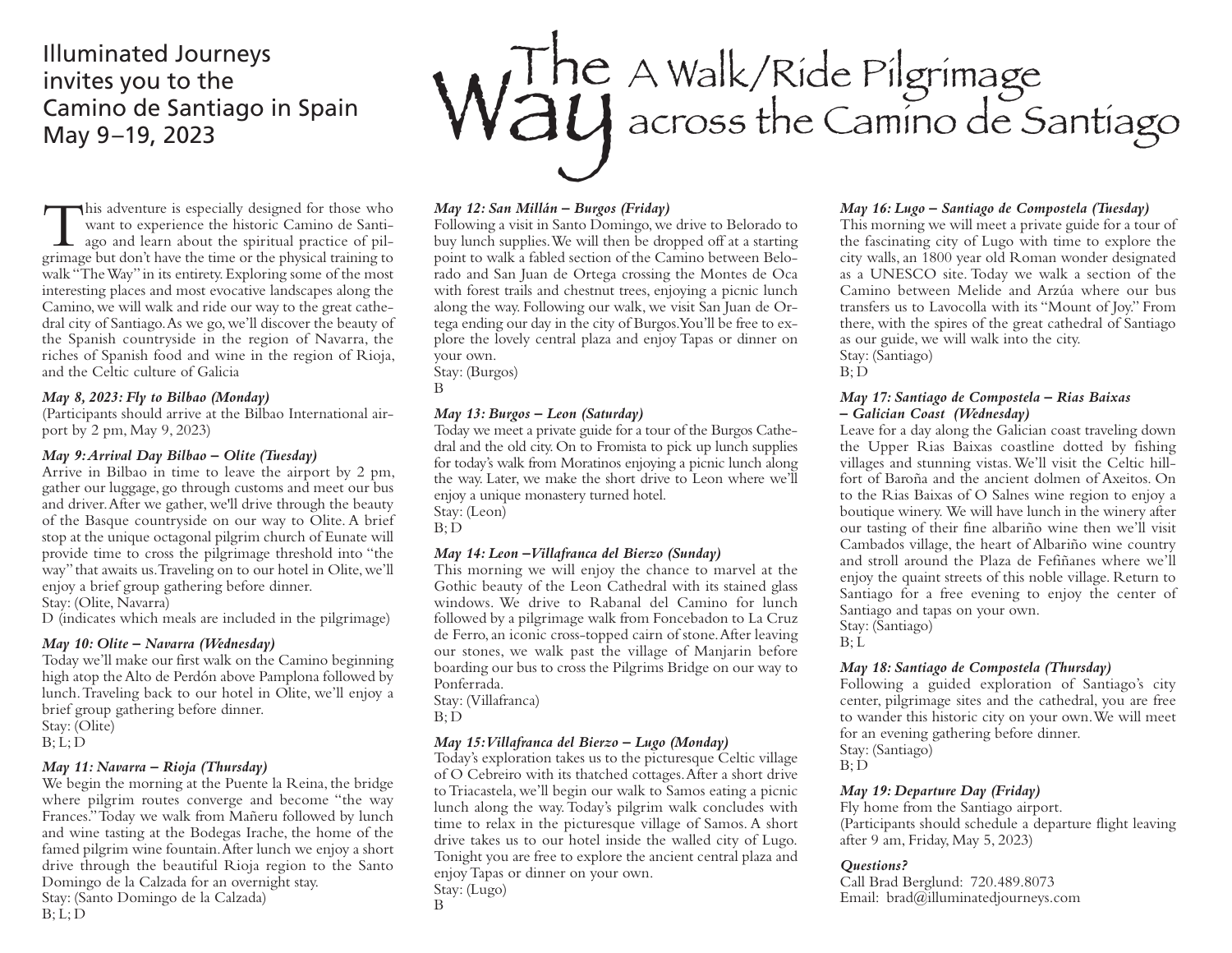## Way A Walk/Ride Pilgrimage across the Camino de Santiago May 9–19, 2023

### **Tour Price:**

\$3995 US per person sharing (Cost does not include transportation to and from the pilgrimage.)

Single Occupancy Supplement: Add \$795 US to basic price

### **Payment schedule:**

- Send your deposit as soon as possible.
- \$495 non-refundable deposit due with completed registration form.
- November 1, 2022 \$2000 due
- February 1, 2023 Balance due

### **All payments due to:**

*Illuminated Journeys* and mailed to: 8273 E. Davies Ave. Centennial, CO 80112

A pre-pilgrimage travel kit will be shipped to you approximately 25 days prior to departure provided final payment has been received.

### **Cancellation Schedule:**

- Deposit of \$495 is non-refundable.
- Cancellations after November 1, 2022, 75% non-refundable.
- Cancellations after February 1, 2023, 100% non-refundable.

In addition, charges incurred to cancel arrangements will be added to above cancellation penalties.We strongly recommend that all our participants take out comprehensive travel insurance to avoid dispute in case of cancellation.

### **Refund for unused arrangements:**

Unused arrangements, services or features of any tour are not refundable or exchangeable unless agreed upon prior to departure.

### **Tour price includes:**

- Comfortable 4<sup>\*</sup> accommodations
- Excellent regional food
- Deluxe motor coach or mini-bus if group is small
- All scheduled sightseeing, entrance fees, and guides
- Meals as follows: Day  $1 D$ ; Day  $2 B$ , L, D; Day 3 - B,L,D; Day 4 - B; Day 5 – B,D, Day 6 – B,D; Day  $7 - B$ ; Day  $8 - B$ , D; Day  $9 - B$ , L; Day  $10 - B$ , D; Day  $11 - B$

 $(B = \text{breakfast}, L = \text{lunch}, D = \text{Dinner})$ 

### **Tour price does not include:**

- Your transportation to and from this pilgrimage.
- Travel/medical insurance (strongly recommended)
- Tips for items of a personal nature (such as room service, beverages, meals, telephone and valet charges, etc.) are not included in the tour cost and are left to your own discretion.
- Group Tip for bus driver 30 Euros per person. (suggested)
- Your transportation cost to meet the group if you arrive later than 2 PM on the stated arrival day for this tour, and miss the group departure from the airport.
- Fees for passports and visas; laundry; telephone calls; wine, liquor, mineral water; sightseeing and services other than those specifically mentioned; personal items; excess baggage: foreign airport taxes
- Some meals: Day  $1 B,L$ ; Day  $4 L,D$ ; Day  $5 L$ ; Day  $6 - L$ ; Day  $7 - L$ , D; Day  $8 - L$ ; Day  $9 - D$ ; Day  $10 - L$ ; Day  $11 - L$ , D

 $(B=$  breakfast,  $L=$  lunch,  $D=$  dinner



### **Illuminated Journeys Staff**

*Brad Berglund* is an author, pastoral musician and spiritual director. He is an experienced tour guide and has special skill in the spirituality of pilgrimage.Brad's love for Spanish culture and spirituality began during college when he studied classical guitar in Madrid and experienced the Camino for the first time. He has returned to Spain many times. Brad will accompany this pilgrimage. To enhance your experience, other informative guides, musicians and artisans will join us along the way.